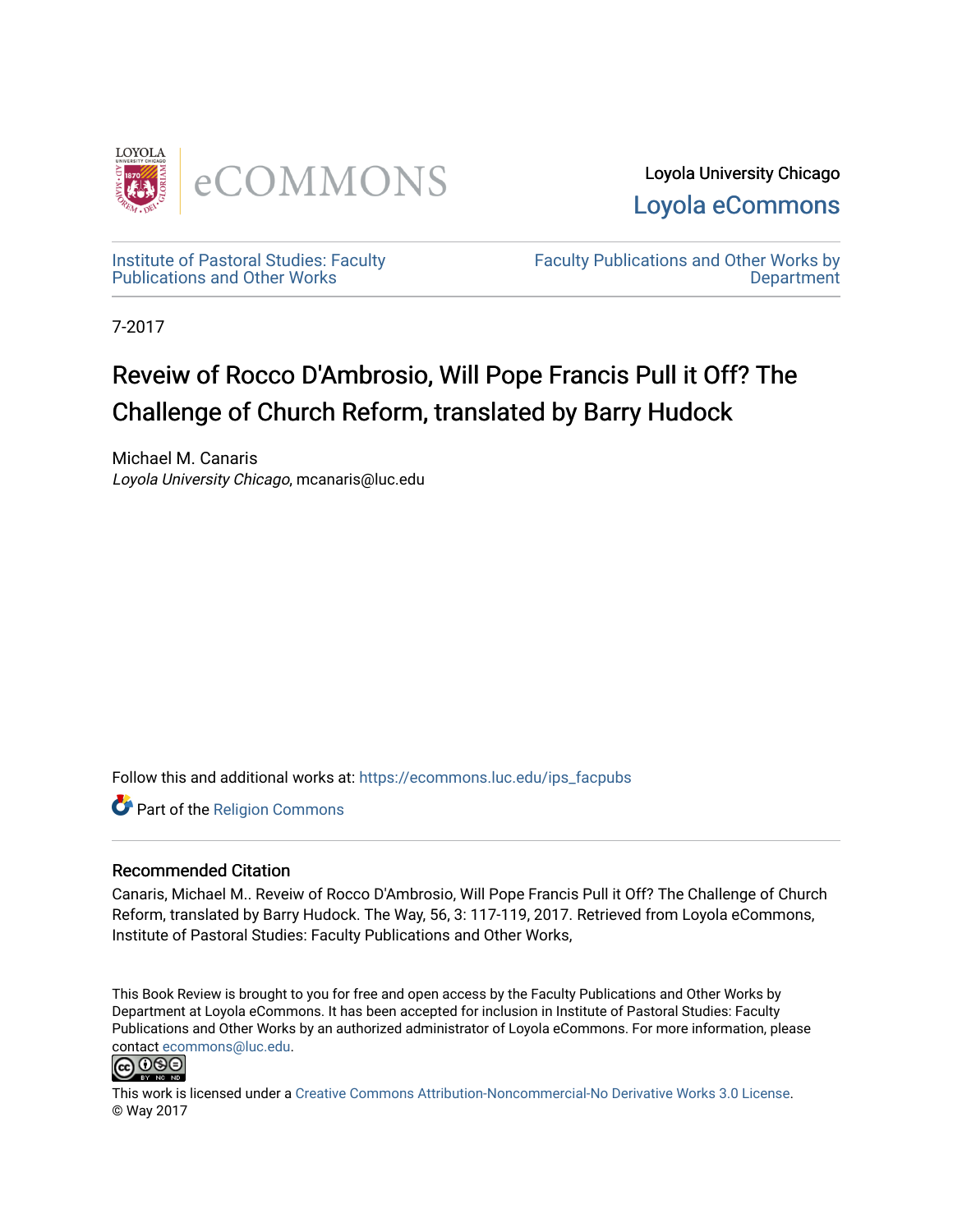#### **Recent Books** 117

Kilroy repeats the story that the queen was present in the Tower after Campion was racked and that 'on the night before the trial, Campion was led out under a blanket for a secret interview with the Queen herself' (p.268). He cites sources for this story but one wonders how reliable they are. How much of it is simply hagiographical comment? Some claim that the queen tried to offer Campion a bishopric. But what sense did it make to offer an office in the Church to a man who had been racked and could not even use his arms?

When dealing with the trial and its aftermath, Kilroy allows his admiration for Campion to shape his reading of documents that do fall into the hagiographical category. 'When the verdict was given … there must have been gasps of surprise' (p.327); 'On the night of Campion's execution there must have been many streets in London (and across the country) where weeping was the only sound' (p.346). How many people outside Middlesex even knew about Campion's death on the day of his execution? The author continually cites eyewitness accounts without addressing how unreliable they can be. However, he is right in noting that the Protestant John Foxe, author of *Actes and Monuments* (popularly known as *Foxe's Book of Martyrs*) asked the Council to be merciful to Campion. John Stow, Abraham Fleming, William Camden and Sir John Harington were also upset and disturbed by Campion's execution.

This is a very good biography of Campion except in those sections where the author pushes the evidence too far.

*John LaRocca SJ* 

# **Rocco D'Ambrosio,** *Will Pope Francis Pull It Off? The Challenge of Church Reform***, translated by Barry Hudock (Collegeville: Liturgical, 2017). 978 0 8146 4501 7, pp.104, £11.99.**

Early in 2017, a widely publicised pasquinade lampooned Pope Francis's priorities in large handbills posted around Rome, listing supposed 'victims' of his efforts at reform, and asking whether they too were worthy of his hallmark summons to mercy. While the creative work of a few provocateurs perhaps garnered more international attention than was warranted, the incident served to confirm the yawning chasm that has come to exist between certain forces within the Church that Pope Francis inherited as pontiff and his dream of a revitalised, synodal 'poor church for the poor'. It is precisely within

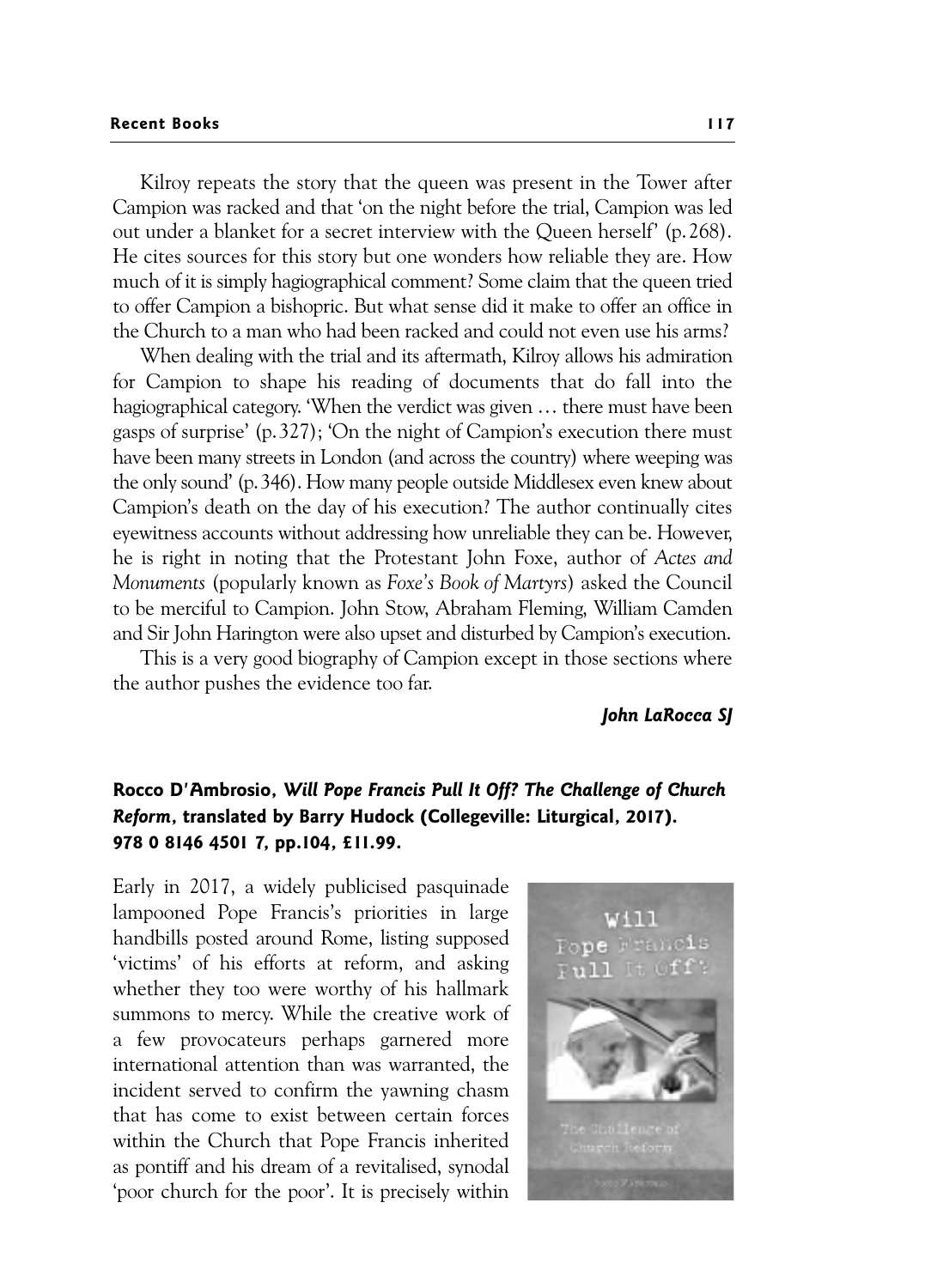and out of this breach that Rocco D'Ambrosio's thin volume hopes to speak.

Instead of the ubiquitous caricatures put forward in the many potboiler and pseudo-psychological biographies that have proliferated in recent years trying to survey (or invent) Francis's agenda and secret desires, D'Ambrosio sets out to employ 'institutional analysis' to interrogate the successes and challenges of the Bergoglio pontificate, all with documented supporting evidence. D'Ambrosio's scope is tightly focused on what he sees as the unbending will of Francis in the face of strong resistance to the Pope's 'radical, intensive, and broad' (p.13) goals of reform. The author's subjective hopes for the success of this project are in no way disguised or *sotto voce*; the title (in both English and the original Italian) reverberates with D'Ambrosio's aspirations for the propitious future of the Church to come, if only Francis perseveres in his crusade to right the wrongs infecting the governing structures of the Roman Catholic Church since the time of the Borgias, if not since Constantine.

The eight succinct chapters explore ecclesiological themes of authority, power, and the hermeneutics of teaching and reception, but as read through the helpful institutional, communicative and social-structural analyses of a social scientist. The unique and expansive expertise of the author, who is obviously as fluent in magisterial and conciliar texts as he is in the writings of Mary Douglas and Carl Jung, provides an intriguing entrée into study of the Pope's hope for a coming ecclesial *metanoia*, as well as the complexities of achieving it at an enduring and systemic level. D'Ambrosio's thesis is that such transformation can and has been disputed, stunted, delayed or thwarted at many turns by forces stolidly hesitant to implement, or vehemently encamped against, any such changes.

The book is timely and well crafted, drawing heavily on the primary sources of the Pope's writings and public statements. It consciously seeks to include and address the perspectives of many: 'simple faithful, priests and bishops, nonbelievers, theologians, sociologists, psychologists, and more' (p.x). The author is adept at distilling a complicated issue into a marketable and approachable volume. There are strengths to the book's size and readability.

Yet, as a reader, I must confess that, when I had finished, I was left wanting not a better analysis, but more of it. I would encourage potential audiences to enjoy and utilise the significant contribution D'Ambrosio makes to the field. Students of various disciplines and at different academic levels will glean much from it, especially postgraduates and dedicated Church-watchers. But in the same breath, I would prepare readers to be ready to complement it with other sources and commentaries, particularly those focused on the unique sociological world of the Roman Curia. Even if an excellent introduction to the topic, so few pages simply whet the appetite for learning more. The book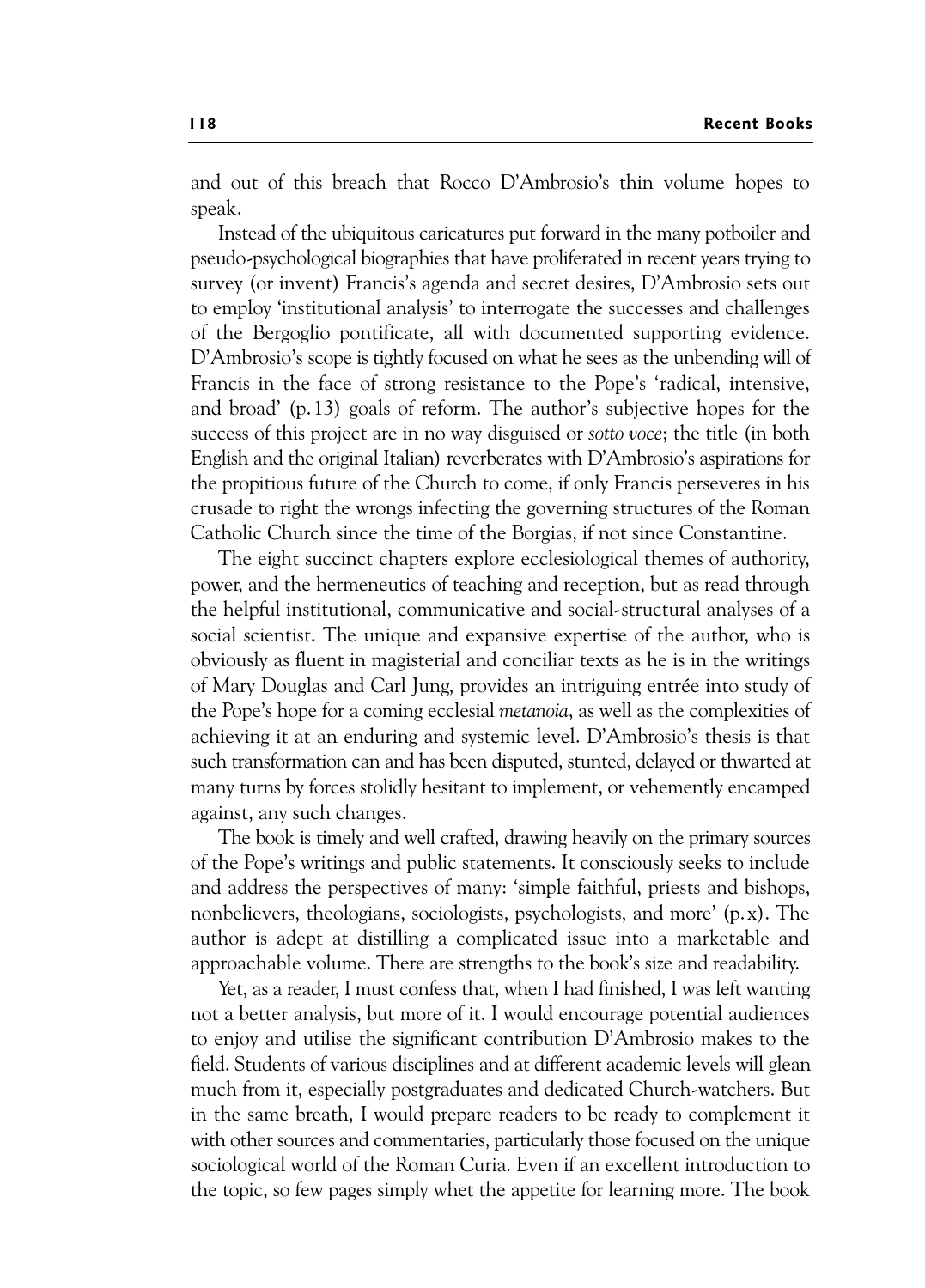will certainly find a place on my shelf and in my classroom, but more as an introduction than as the fully mapped topography of the ongoing explorations into the life and work of this unique Jesuit pontiff.

I sympathize entirely with the author's claim that in seeking to understand elements of ecclesial life adequately, 'there is no place for simplistic or superficial thinking' (p.26). D'Ambrosio diligently avoids such generalisations or travesties. The book is simple, without being simplistic. His obviously intentional commitment to the more readable side of the popular–scholarly balance does, however, serve to challenge his audience. The reader must be ready to respond to D'Ambrosio's insights by digging a little deeper on his or her own. This compact primer seemingly urges those who engage with it to use it as one among many resources in unpacking a topic of great import and complexity. For this reason, I would both recommend it wholeheartedly and anticipate reading more substantial pieces by this gifted and clear writer in the future.

*Michael Canaris* 

## **Peter Tyler,** *The Pursuit of the Soul: Psychoanalysis, Soul-Making and the Christian Tradition* **(London: Continuum, 2016). 978 0 5671 4077 7, pp.208, £18.99.**

The term 'soul' is regarded with deep suspicion in much of the modern academic world. Psychology departments, although the very name of their discipline derives from the Greek word for 'soul', confine themselves to empirical investigations of the workings of the mind and regard talk of the soul as a hangover from a pre-scientific era. And philosophy departments, at least in the anglophone world, tend to regard souls as 'spooky' entities that have no place in the naturalistic world-view that most of them affirm ('naturalism' being understood as the ruling doctrine according to which there is no ultimate reality apart from that describable in the language of science).



Yet against all the odds, as Peter Tyler observes at the start of this book, the term 'soul' persists in contemporary discourse (p.5). The philosopher Edith Stein, writing in the middle of the twentieth century, was an early voice protesting against the modern programme of doing 'psychology without soul'